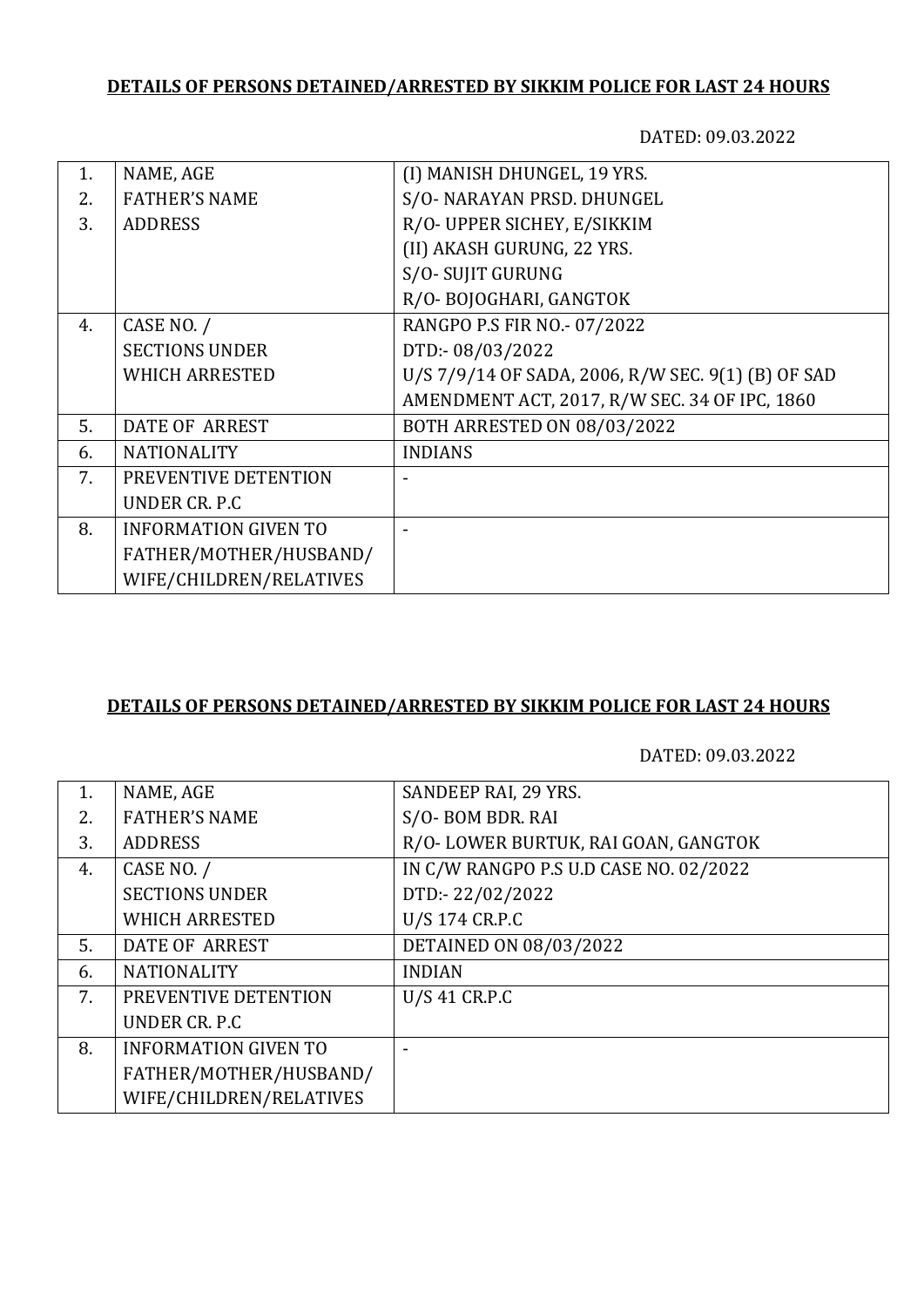### **DETAILS OF PERSONS DETAINED/ARRESTED BY SIKKIM POLICE FOR LAST 24 HOURS**

DATED: 09.03.2022

| 1. | NAME, AGE                   | SONAM TSHERING TAMANG, 45 YRS. |
|----|-----------------------------|--------------------------------|
| 2. | <b>FATHER'S NAME</b>        | S/O-LT. TIKA RAM TAMAN         |
| 3. | <b>ADDRESS</b>              | R/O-8TH MILE, MARCHAK          |
| 4. | CASE NO. /                  | RANIPOOL P.S CR.P.C            |
|    | <b>SECTIONS UNDER</b>       |                                |
|    | <b>WHICH ARRESTED</b>       |                                |
| 5. | DATE OF ARREST              | DETAINED ON 08/03/2022         |
| 6. | <b>NATIONALITY</b>          | <b>INDIAN</b>                  |
| 7. | PREVENTIVE DETENTION        | U/S 41 CR.P.C                  |
|    | UNDER CR. P.C.              |                                |
| 8. | <b>INFORMATION GIVEN TO</b> |                                |
|    | FATHER/MOTHER/HUSBAND/      |                                |
|    | WIFE/CHILDREN/RELATIVES     |                                |

#### **DETAILS OF PERSONS DETAINED/ARRESTED BY SIKKIM POLICE FOR LAST 24 HOURS**

DATED: 09.03.2022

| 1. | NAME, AGE                   | KUMAR CHETTRI, 34 YRS.        |
|----|-----------------------------|-------------------------------|
| 2. | <b>FATHER'S NAME</b>        | S/O-PADMA RAI                 |
| 3. | <b>ADDRESS</b>              | R/O- CENTRAL PANDAM, E/SIKKIM |
|    |                             | A/P-THARPU, S/SIKKIM          |
| 4. | CASE NO. /                  | NAMCHI P.S CR.P.C CASE        |
|    | <b>SECTIONS UNDER</b>       |                               |
|    | <b>WHICH ARRESTED</b>       |                               |
| 5. | <b>DATE OF ARREST</b>       | DETAINED ON 08/03/2022        |
| 6. | <b>NATIONALITY</b>          | <b>INDIAN</b>                 |
| 7. | PREVENTIVE DETENTION        | U/S 151 CR.P.C                |
|    | UNDER CR. P.C.              |                               |
| 8. | <b>INFORMATION GIVEN TO</b> |                               |
|    | FATHER/MOTHER/HUSBAND/      |                               |
|    | WIFE/CHILDREN/RELATIVES     |                               |